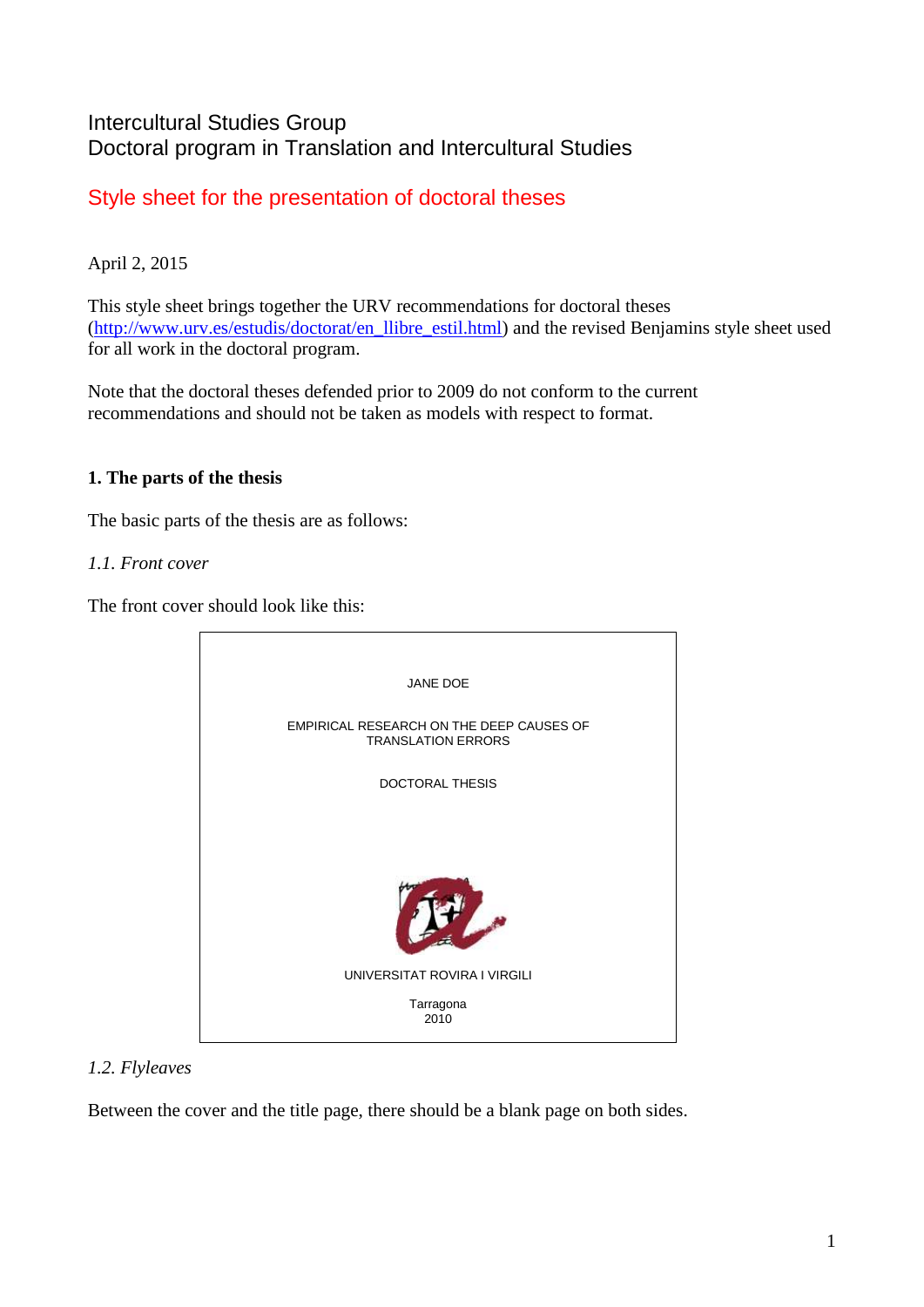## *1.3. Title page*

The language of the title page should be same as the language in which the doctoral thesis has been drafted.

It should not include details such as the European Doctorate, the members of the examination panel, or the logo of the research group or the sponsors.

The title page can look like this:



### *1.4. Abstract*

A 400-word summary of the thesis, in English.

## *1.5. Certificate of supervision*

The supervisor's letter should look like the following and should be on paper with an official URV letterhead:

I, Lluís Carreter Badia, lecturer in the Department of Anthropology, Philosophy and Social Work of the Rovira i Virgili University,

CERTIFY: That the present study, entitled "Cultural diversity and gender violence. Effect on the social impact of the mass media in the 21st century", presented by Pau Marcé Minguillán for the award of the degree of Doctor, has been carried out under my supervision at the Department of Anthropology, Philosophy and Social Work of this university, and that it fulfils all the requirements to be eligible for the title of European Doctorate.

Tarragona, 11 May 2008 **Signature**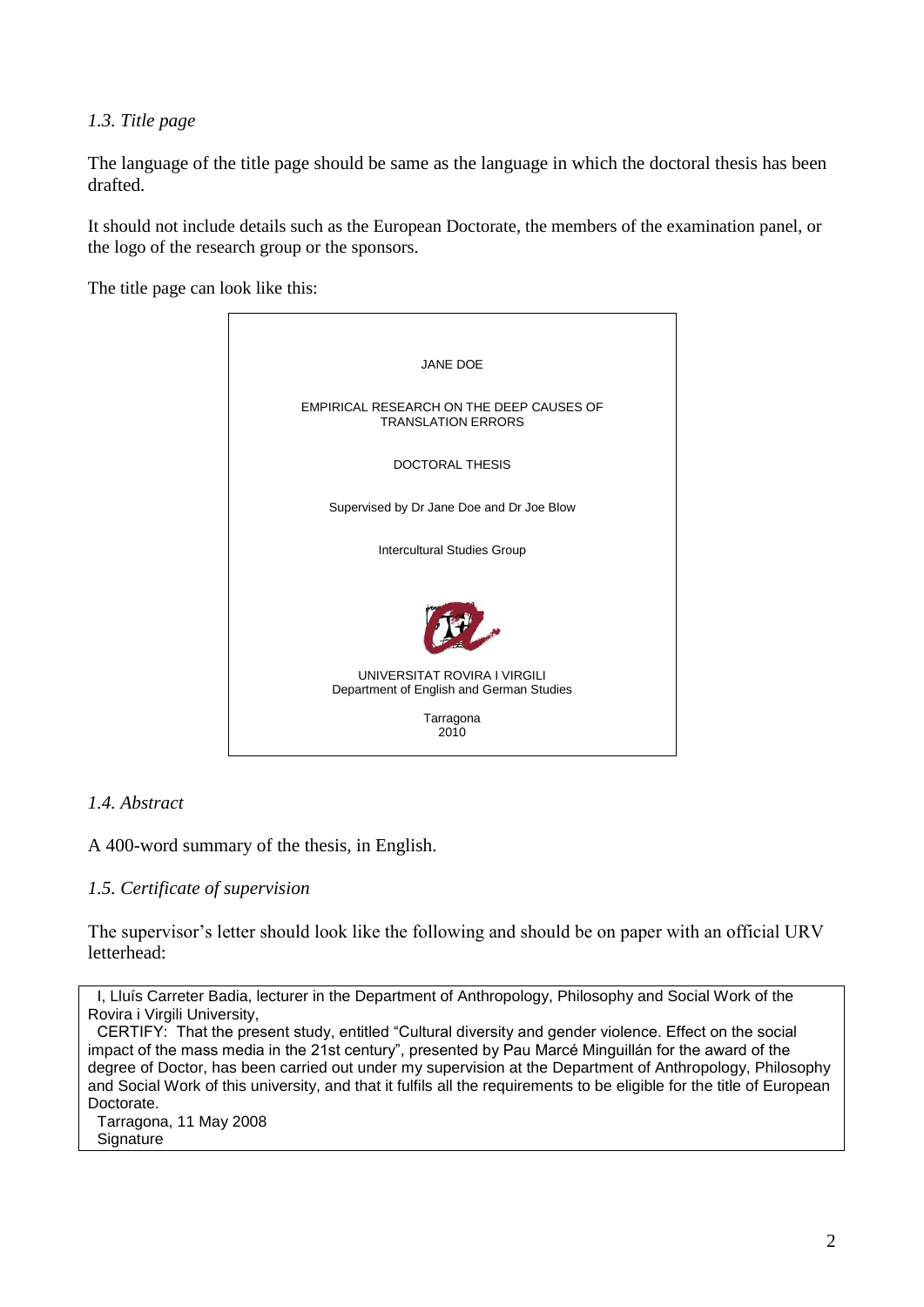# *1.6. Acknowledgements (optional)*

The page after the title page can mention organizations that have provided funds, projects related to the topic of the thesis in which the candidate has taken part, and people, units or services that have helped the candidate to correct language use, prepare the material, critically read the text, etc. *Please keep your lists of friends, family members and pets to a strict minimum.*

# *1.7. Table of contents*

## *1.8. Optional lists*

Depending on the knowledge area and the different departmental traditions in presenting research work, theses can contain the following items:

- Summary of the thesis
- List of abbreviations
- List of figures
- List of tables

## **2. Internal organization of the doctoral thesis**

### *2.1. Structure*

The basic structure of the thesis should be as follows:

- Introduction (your topic, aims, and why you chose this topic)
- Literature review
- Method (including research question, hypotheses, data gathering, tools for data analysis)
- Results (what you found)
- Discussion (how you make sense of what you found)
- Conclusions (including possible applications, shortcomings, and avenues for future research)
- **References**

## *2.2. Printing*

For environmental reasons, print on both sides of the page.

You will be required to print at least six hard-bound copies of the thesis: 1 for each of the three members of the tribunal, 1 for the URV Doctoral School, 1 for the department, 1 for our ISG seminar library.

Extra copies may be printed as follows: 1 for each of the two external examiners (International and European Doctorates), 1 for each supervisor, 3 for the reserve members (you might send the pdf only, as well).

## *2.3. Length*

The doctoral thesis should be between 70,000 and 100,000 words, not including appendixes. If you wish to present more than 100,000 words, you must first obtain written permission from the program coordinator.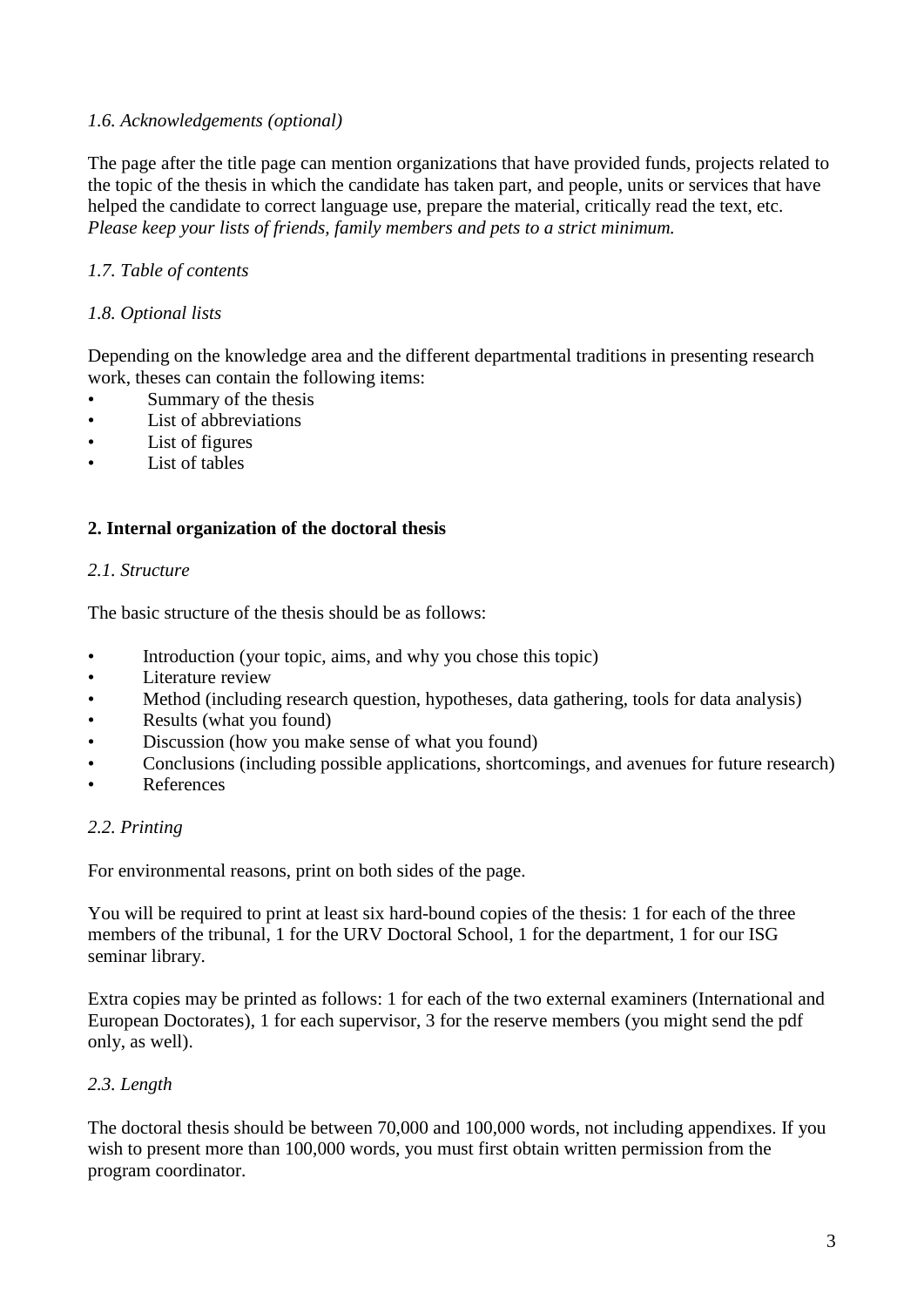# *2.4. Appendixes*

Long appendixes should not be printed as parts of the thesis; they should be put on a website and the URL should be listed appropriately.

You should ensure that the body of your thesis can be understood without reference to the appendixes. Thus, if the actual data is in an appendix, the main points should be presented in the thesis as examples or as synoptic graphs or tables.

# *2.5. Extra summaries*

In addition to the abstract in the actual thesis, the following summaries will be required:

2.5.1. A four-page summary in Spanish or Catalan, to be presented when the thesis is deposited. This need not be included in the actual thesis.

2.5.2. A one-page summary in English, Spanish or Catalan, to be read by the Committee of the Doctoral School. It should include motivations and future prospects. It will help the representative of our department in the Committee defend the validity of your thesis.

2.5.2. A 150-word summary in English, plus a 150-word summary in Spanish or Catalan, to be presented after the thesis is defended.

# *2.6. Scheduling of the defence*

Once the thesis has been completed, it must be "deposited". This means that a definitive copy is presented to the department, which will present it to the Doctoral School.

The thesis must be deposited at least two months prior to the defence (August does not count as a month).

The documents required for the deposit can be seen here: [http://www.urv.cat/gestio\\_academica/tramits\\_administratius/en\\_tramits\\_doct.html](http://www.urv.cat/gestio_academica/tramits_administratius/en_tramits_doct.html)

## **3. Format**

## *3.1. Paper and font*

Use an A4 paper format (21 cm x 29.7 cm), portrait, with margins of 2.5 cm top and bottom, and 3 cm left and right (these should be the default settings in Word). Headers and footers should be set at 1.25 cm from top and bottom.

Use Times New Roman, 12 points, black, 1.5 spacing, as your basic font. Your text should be justified.

Do not leave blank lines between paragraphs.

Do not indent the first paragraph after a heading.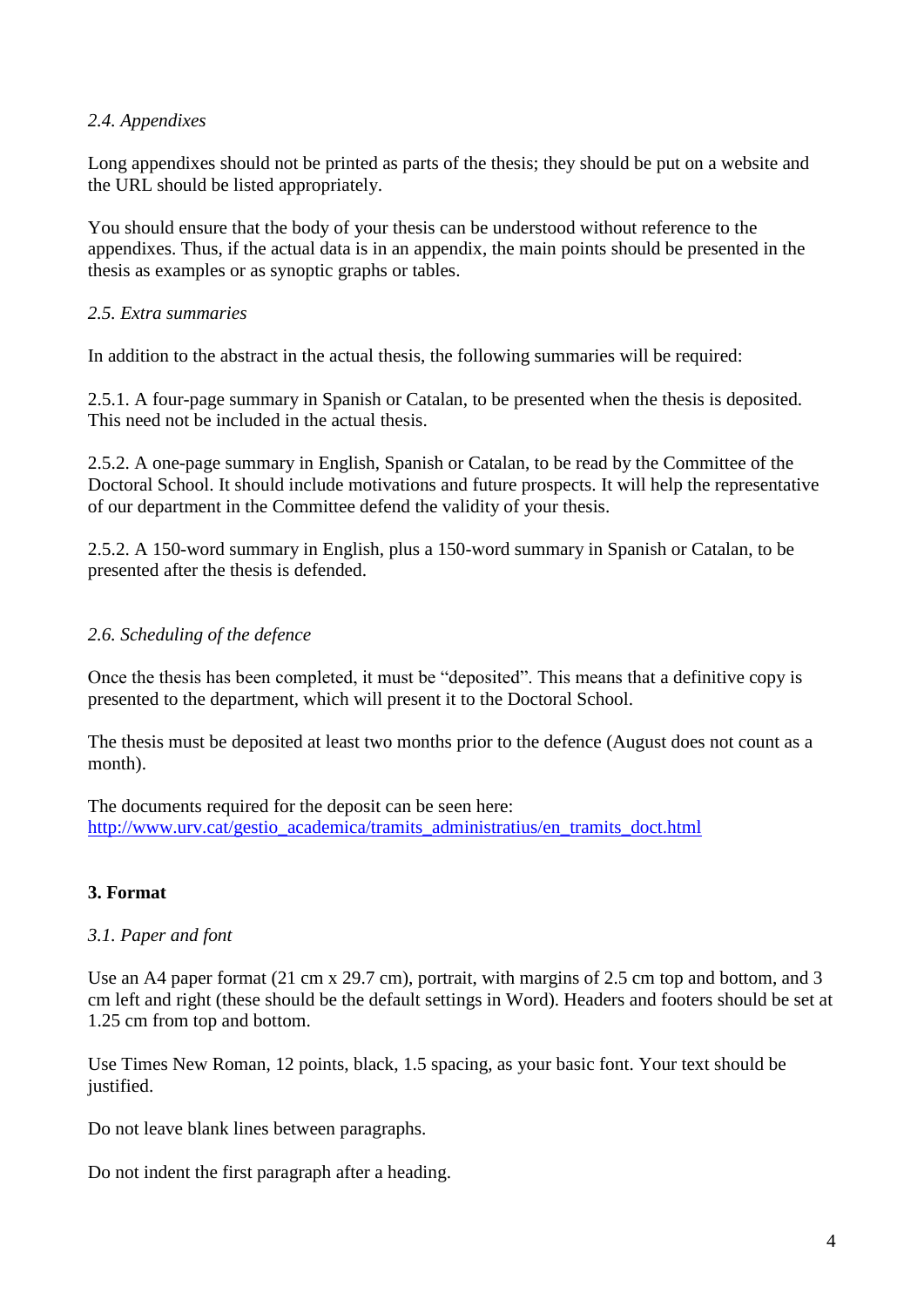Indent all other paragraphs at a tab of 1.1 cm.

# *3.2. Chapters and headings*

Chapter headings should be in Time 16 point, left justified. Chapter numbers should be in Roman numerals.

Chapters should then be divided into numbered sections and, if necessary, into numbered subsections. Mark the hierarchy of the subheadings as follows: Heading  $A = **bold**$ , two lines space above and one line space below. Heading  $B = *italics*$ , one line space above and one line space below. Heading  $C = *italics*$ , one line space above, text on new line Heading  $D = *italics*$ , one line space above; period; run on text.

This gives the following sequence of formats and numbers:

# 2. Previous research

# **2.1. Literature review**

Relatively little has been written on the topic under discussion…

*2.1.1. Early insights*

The first steps in this direction were taken in the  $18<sup>th</sup>$  century...

*2.1.1.1. The birth of the concept* The first people to have the general idea were…

*2.1.1.1.1. Rousseau:* The works of Jean Jacques Rousseau were remarkable in this regard because…

# *3.3. Quotations*

Text quotations in the main text should be given in "double" quotation marks. Quotations longer than three lines should have a blank line above and below and a left indent, without quotation marks, and with the appropriate reference to the source. For example:

The importance of these two points is made clear in reports like the following:

Only 33 per cent of people born overseas have adequate or better health literacy compared to 43 per cent of the Australian-born population. This figure drops to 27 per cent for those who arrived in Australia during the past five years and to 26 per cent for people whose first language is not English. (Ethnic Communities' Council of Victoria 2012: 12)

If seen in these terms, literacy becomes a very interesting goal for translation.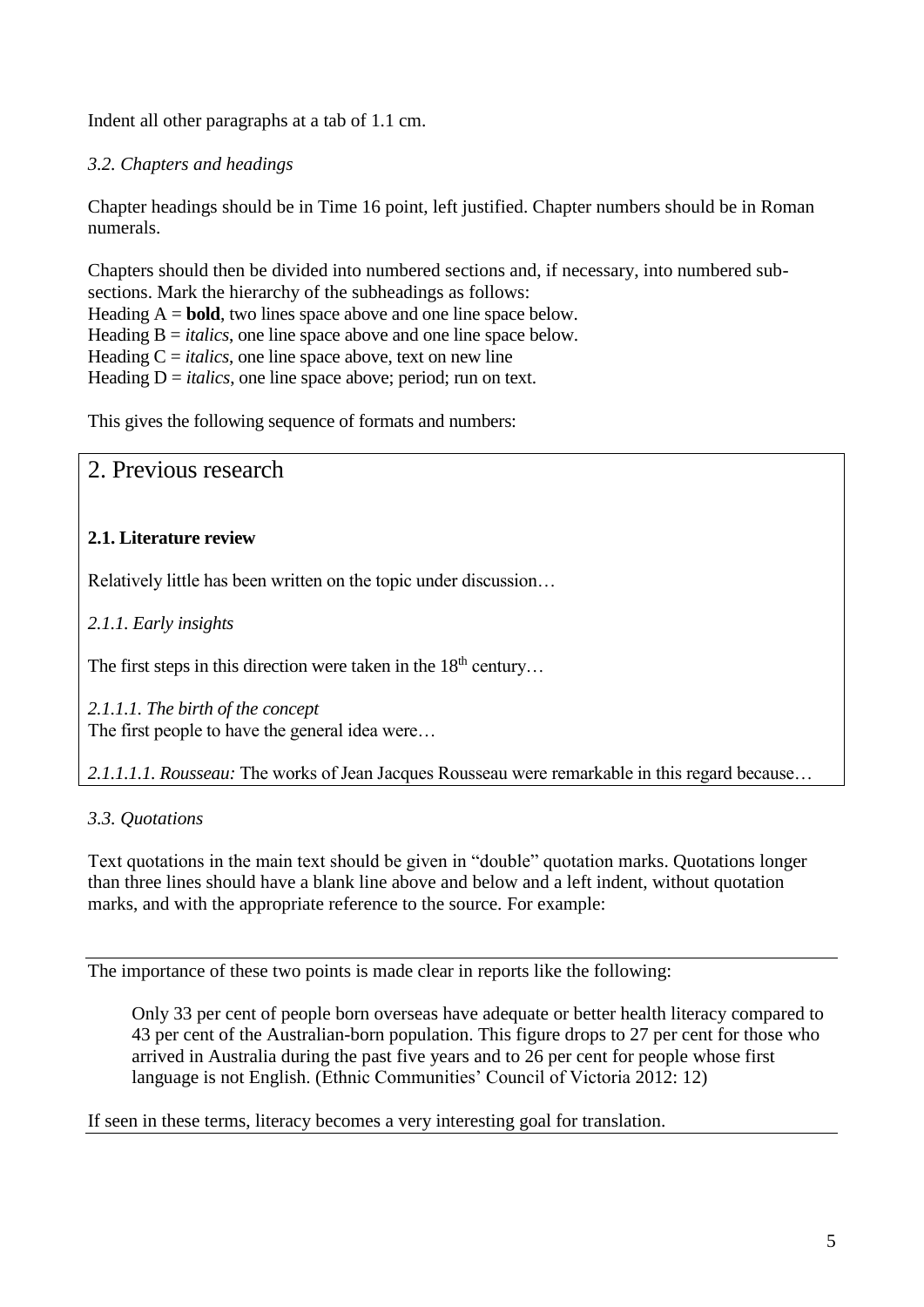*3.4. Listings*

**Listings**: Should not be indented. If numbered, please number as follows:

1. ..................... or a. .......................

2. ..................... or b. .......................

Listings that run on with the main text can be numbered in parentheses: (1)................................... etc.

# *3.5. Examples*

Examples should be numbered with Arabic numerals (1,2,3, etc.) in parentheses and indented:

(1) John drank yet another glass of water.

Linguistic examples generally consist of three lines:

(2) *Kare wa besutoseraa o takusan kaite-iru.*  he TOP best-seller ACC many write-PERF 'He has written many best-sellers.'

Please note that the interlinear gloss (line 2) gets no internal punctuation and no highlighting and that lines 1 and 2 are lined up through the use of spaces. So make sure the number of elements in lines 1 and 2 match. If one word in language A corresponds to two words in language B use a full stop to glue the two together. Morphemes are separated by hyphens:

(3) *Jan houdt-van Marie.* Jan loves Marie 'Jan loves Marie.'

Every next level in the example gets one indent:

| (4) | a.          | Ed en Floor gaan samen-wonen.              |  |  |  |
|-----|-------------|--------------------------------------------|--|--|--|
|     |             | Ed and Floor go together-live. INF         |  |  |  |
|     |             | 'Ed and Floor are going to live together.' |  |  |  |
|     | $h_{\cdot}$ | Maarten en Stefanie zijn uit elkaar.       |  |  |  |
|     |             | Maarten and Stefanie BE out RECP           |  |  |  |
|     |             | 'Maarten and Stefanie have split up.'      |  |  |  |
|     |             |                                            |  |  |  |

## *3.6. Notes*

Notes should be kept to a minimum. Note indicators in the text should appear at the end of sentences and follow punctuation marks. Notes should generally be formatted as footnotes.

Footnotes should be in 9-point Times Roman. Footnote numbers should be 9-point Times Roman superscript.

# **4. References**

## *4.1. References in the text*

References should be as precise as possible, giving page references where necessary; for example (Clahsen 1991: 252) or: as in Brown et al. (1991: 252). All references in the text should appear in the References section.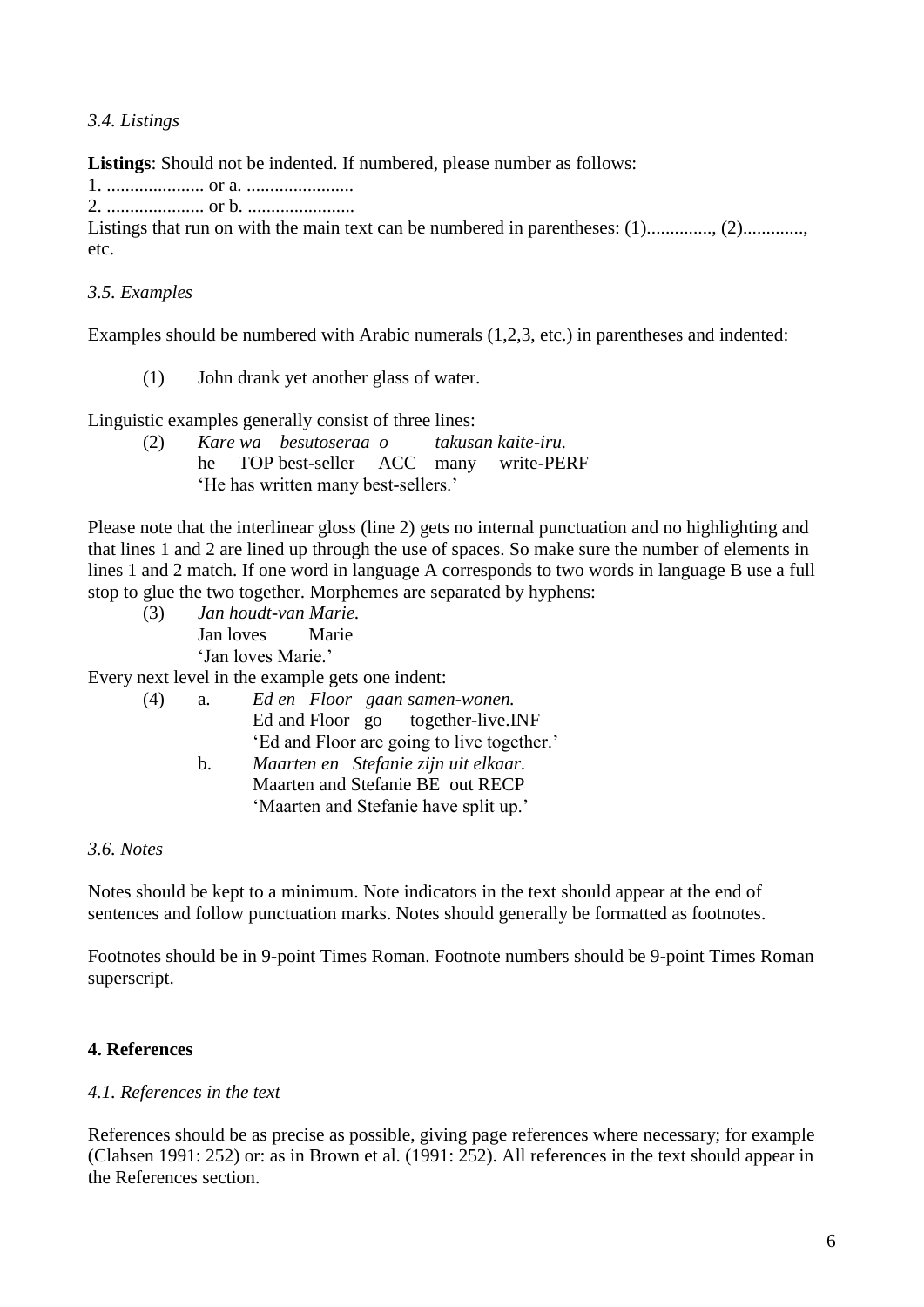If the document referred to does not have any sections or page numbers, use: Brown et al. (1991: Unpaginated).

If the document does not have a date, use: Brown et al. (undated).

If it is a web site, use the year it was accessed: Smith (2004).

If the same author has two publications in the same year: Smith (2004a, 2004b).

### *4.2. References section*

References should be listed first alphabetically and then chronologically. Please follow the style of the examples below for punctuation and capitals.

Use a hanging indent of 1.5 cm in the presentation of the references.

### *4.2.1. Examples of books and articles*

*Book (monograph):* Blackmore, Susan J. 1982. *Beyond the Body.* London: Heinemann.

### *Book (edited volume):*

Clahsen, Harald. 1991. *Generative Perspectives on Language Acquisition*. Amsterdam and Philadelphia: John Benjamins.

### *Article (in book):*

Adams, Clare A., and Anthony Dickinson. 1981. "Actions and habits: Variation in associative representation during instrumental learning". In N.E. Spear and R.R. Miller (eds) *Information Processing in Animals: Memory Mechanisms*. Hillsdale, NJ: Lawrence Erlbaum. 143-186.

## *Articles (in journal):*

- Rayson, Paul, Geoffrey Leech**,** and Mary Hodges. 1997. "Social differentiation in the use of English vocabulary: Some analyses of the conversational component of the British National Corpus". *International Journal of Corpus Linguistics* 2: 120-132.
- Thomas, Alan R. 1987. "A spoken standard for Welsh: Description and pedagogy". *International Journal of the Sociology of Language* 66(4): 99-113.

## *4.2.2. Web sites*

References to web sites should be included in the general list of references, not as a separate section.

Each reference must give the name of the site or page, the name of the author (if available), the URL (the web address), and a date.

When you give the URL, right click on it (in Word) and remove the hyperlink.

To avoid long hyperlinks, you might use a URL shortener such as this one: [https://goo.gl/.](https://goo.gl/)

### *If a date is indicated in the document:*

Neunzig, Wilhelm. 2001. *La intervención pedagógica en la enseñanza de la traducción on-line -*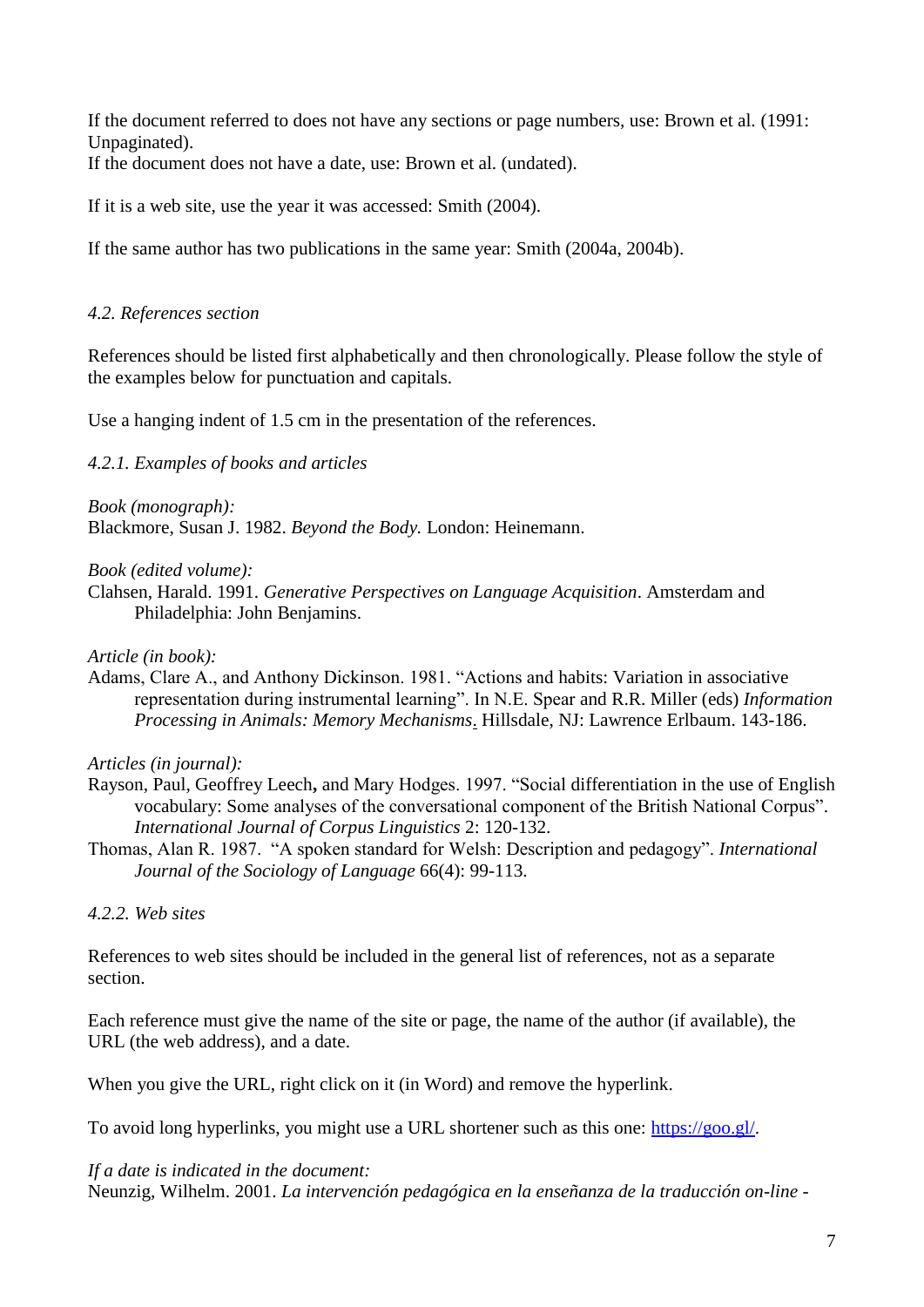*cuestiones de método y estudio empírico*. Doctoral thesis. Bellaterra: Universitat Autònoma de Barcelona. http://goo.gl/XKZ6XH. Accessed October 2009.

*If no date is indicated:*  Smith, Joan. Accessed October 2004. "What's wrong with the world". http://www.urs.org/smith/wrong.htm.

# **5. Tables, Figures and Plates**

## *5.1. General points*

- 1. Tables and Figures should be numbered consecutively and provided with concise captions (max. 240 characters, incl. spaces). Reference should be made in the main text, e.g., (see Figure 5).
- 2. All Tables, Plates, and Figures have to fit the following text area, either portrait or landscape: Horizontal: 11.5 cm Vertical: 19 cm Font setting: Times New Roman 9 pts (absolute minimum: 8pts) Spacing: single interline
- 3. Notes in Tables and Figures should not be regular endnotes. Please use a table note or a figure note as in the example below. Standard note indicators in tables are \*, \*\*, †, ‡. The note itself is then inserted directly below the table/figure.
- 4. Avoid the use of colors. Colors will be printed as shades of gray.

## *5.2. Tables*

- 1. Avoid the use of vertical lines and keep horizontal lines to a minimum.
- 2. Keep shading to a functional minimum and for individual cells only, not for entire rows or columns.
- 3. To emphasize distinctions between individual columns or sets of columns, you may break up the second horizontal line as indicated in the example.
- 4. Example:

Table 5.18. Past-inflection rates in Jamaican and Trinidadian Creoles

|                   | Jamaican |               | Trinidadian |               |
|-------------------|----------|---------------|-------------|---------------|
|                   | Rate %   | <b>Tokens</b> | Rate %      | <b>Tokens</b> |
| Non-syllabic (CD) | 19       | 380           | 26          | 551           |
| Non-syllabic (VD) | 49       | 135           | 49          | 160           |
| Syllabic (ED)     | 46       | 151           | 47          | 293           |
| Semi-weak         | 44       | 100           | 55          | 239           |
| Irregular         | 31       | 624           | 55          | 1,207*        |

\* The large number of Trinidadian tokens is due to the…etc.

## **6. Considerations for printing the thesis**

- Chapter and subchapters do not begin at the end of a page.
- Chapters begin on *odd* pages.